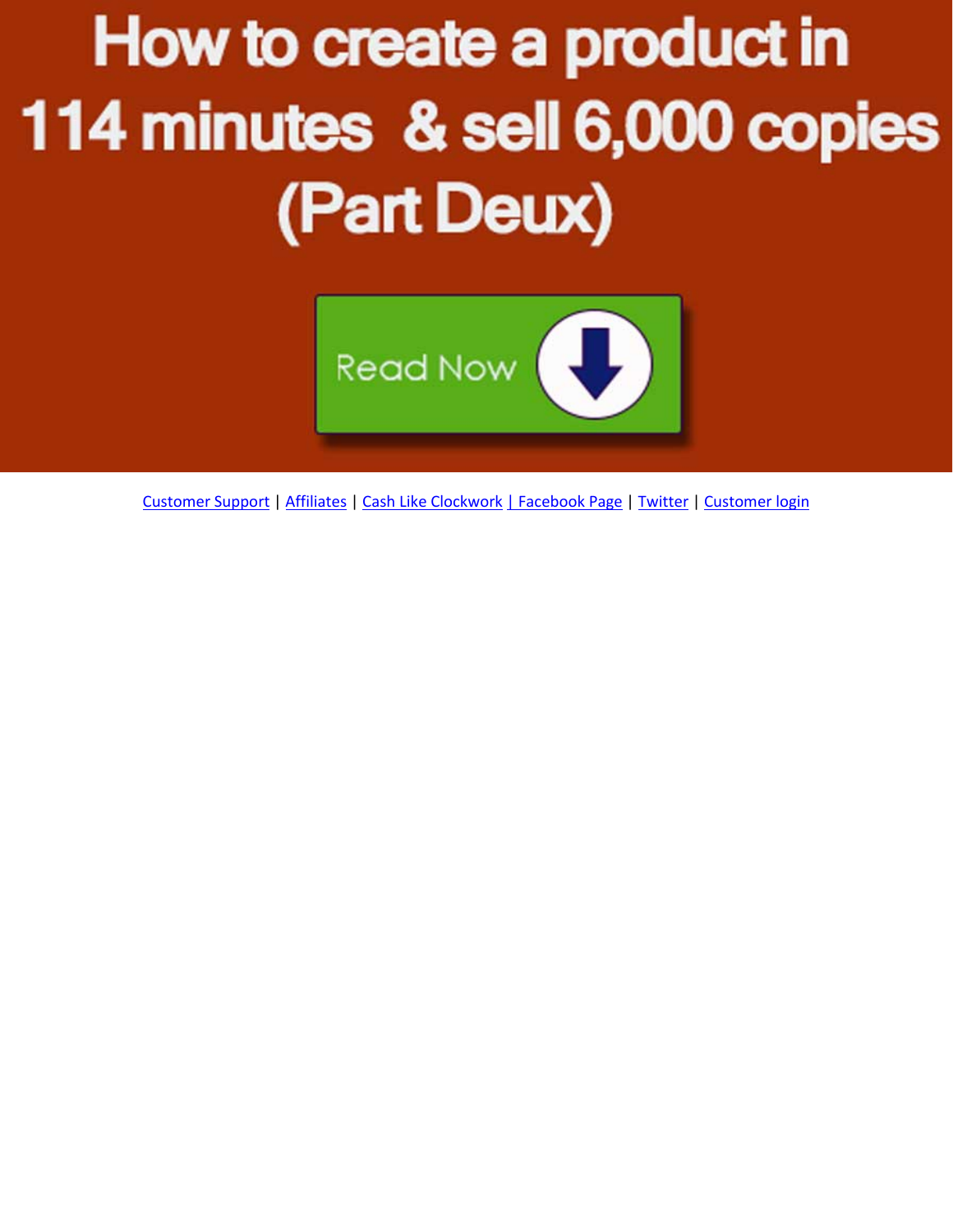Hello,

Marlon here.

Today I carry through with PART DEUX of a popular newsletter I wrote awhile back. [You can read the back issue here.](http://marlonsnews.com/infopreneur/)

In that newsletter, I explained how Alex Jeffreys sold 6,000 copies of a product that took 114 minutes to create.

That would the ultimate Information Infopreneur ™ accomplishment. (Infopreneur is a trademark held by H. Skip Weitzen [\(author](http://www.businessdictionary.com/definition/author.html) of the book 'Infopreneur')

Now, first of all, we'll start with a few explanations to create reasonable expectations:

114 minutes was the time it took to record the product. With practice, you can outline these very quickly. But when you're starting out, it'll take you considerably more than 114 minutes for your first few products.

And second, 6,000 sales is exceptional and was only accomplished because of groundwork created on other launches.

Are you OK with taking longer than 114 minutes and selling fewer than 6,000 copies your first time out?

#### **Wednesday August 26 at 7 pm CST is the Rising Tide Workshop Grab Rising Tide then snag the OTO and JOIN ME THIS Wednesday!**

**<http://marlonsanders.com/RisingTide/>**

So while those numbers are hard to believe for some, my own story shocks some people. I was no "born infopreneurs  $TM$ ". Here's what I mean:

In 1982 the oil market had crashed. I was just looking for my first real time job.

People were literally laying off employees. So I worked sales jobs at night and sucked horribly at them. I put 30,000 miles on my car in 6 months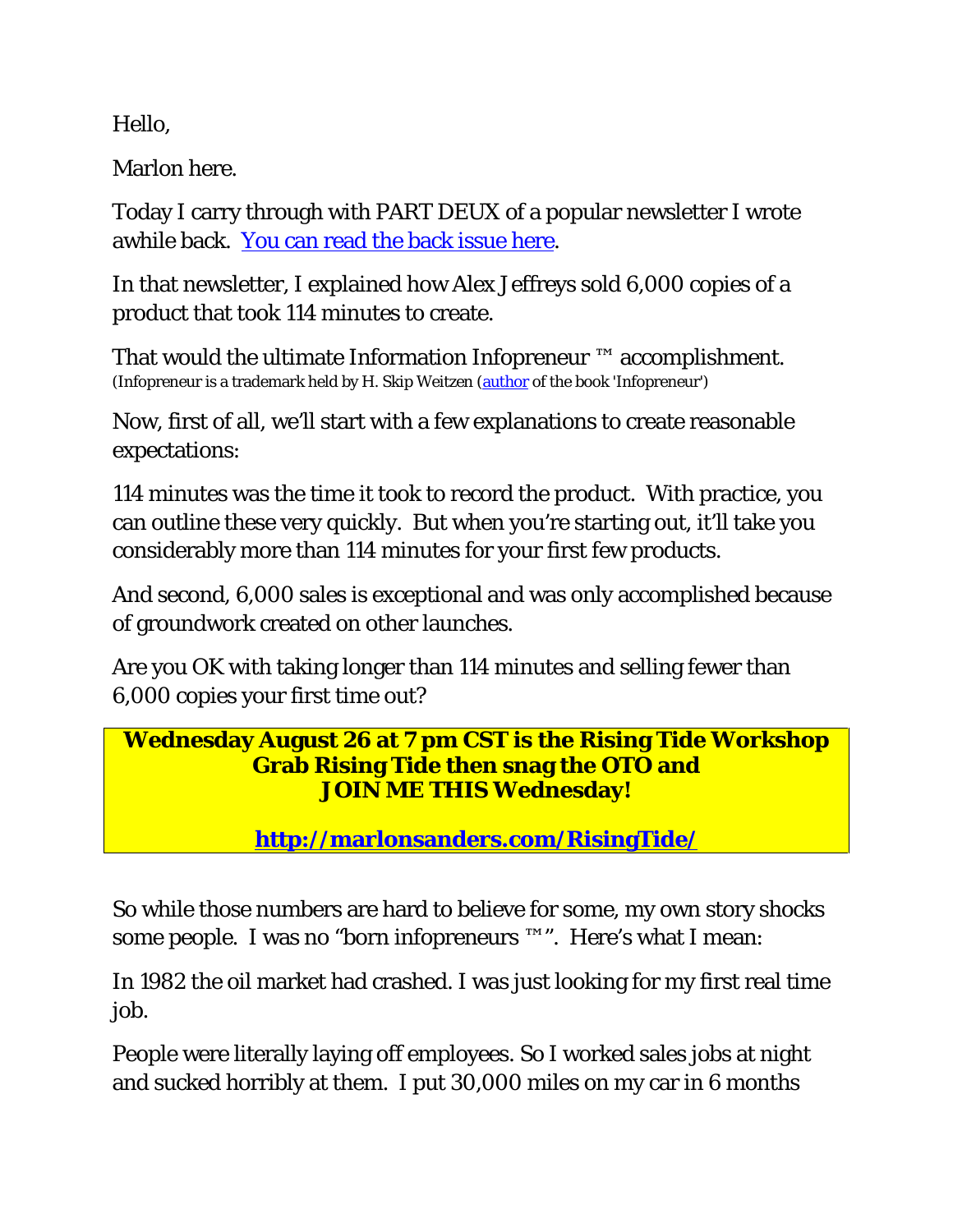and only sold 1 tiny insurance policy on an old wooden house the company didn't really want to cover – at all!

I sold advertising for 6 months and never made ONE sale!

I even worked "deep nights" while struggling to piece together a business in the daytime. I'd come home at 7:30 a.m. and try to get sleep with the lawn mowers blaring outside, dogs barking up a storm, light coming through the windows.

How I got any sleep at all is a miracle.

I got fired from my last job because they found out I was "moonlighting." Apparently, they preferred employees with no ambition or motivation.

Finally, out of desperation, I spent \$5,000 for marketing training. And it was only then, I got some results. \$50 to \$100 a day started to drip in.

Then, I had my big breakthrough. And my FIRST breakthrough day, I had \$1680.70 in sales of 25 products on March 22 of 1999. The next day I had the same.

Then I had days of 1876, 2479, 3215, 4958 and 7035 off of 135 sales in one day and \$10,234 off of 41 sales on April 19, 1999.

I went on to have multiple 6-figure years year after year after year while working as little as 30 minutes a day.

And now, I help others who want to have their own breakthrough days via marketing training.

If a guy like me who put 30,000 miles on his car in 6 months and could only sell 1 crummy homeowners insurance policy can do THIS, then I don't see any reason YOU can't.

None of this came naturally to me.

My first sales letters and ads totally bombed. I'd probably STILL be struggling if I hadn't believed in myself enough to invest \$5,000 in quality training.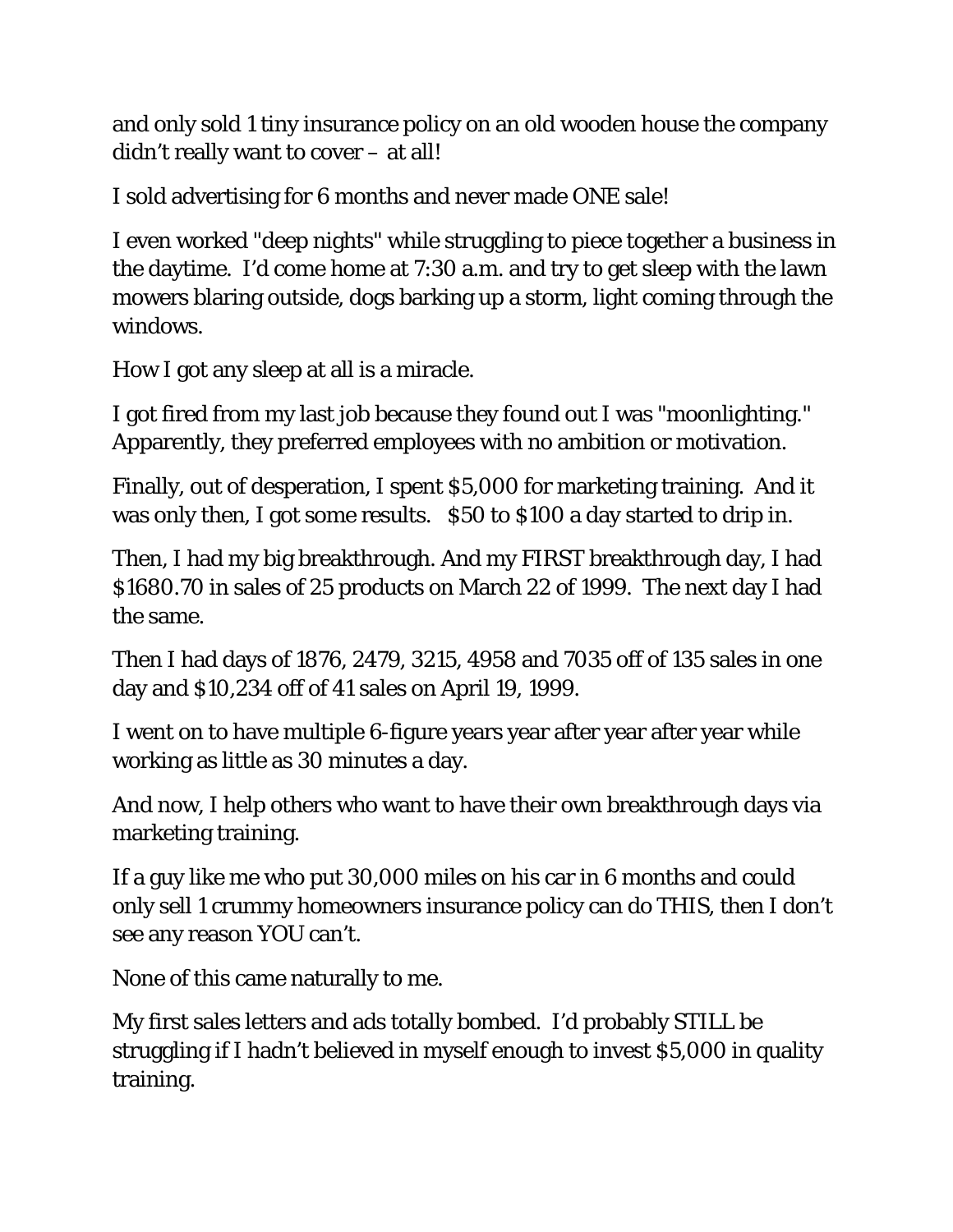#### **What Skillsets Do You Need So YOU Can Launch YOUR 114 Minutes (more or less) product**

There are some ESSENTIAL SKILLSETS you need. Yes, you CAN do products in 114 minutes give or take an hour or so.

But you need to have basic SKILLSETS in place FIRST. Here's why?

Money is a result of getting paid for VALUE. Value is a result of skillsets that deliver products and services where the demand is greater than the supply.

A lot of people apparently haven't been taught about the importance of skillsets. They work ate dead-end jobs that don't increase their SKILLSETS then wonder why they can't get a raise or a better job.

People in online marketing do NOTHING to improve their skillsets and then can't understand why "it doesn't work" for them.

Here are things I consider to be essential skillsets. If you aren't working right now to improve these, I recommend you DO.

#### **1. Ability to create nice looking screen caps**

I use snagit by techsmith. Makers of Camtasia. This is what we use to take screen caps for the dashboards. But there are many other programs that do them also. Some may be free or cheaper. Anytime you do a step-by-step tut, you need nice looking screen caps. The ones in design dashboard were done by Lisa and look good.

## **2. The ability to WRITE steps just like I did in the dashboards**

A lot of people struggle to write clear step-by-step instructions. This is a SKILL that can be learned.

#### **3. The ability to do CLEAR screen capture video with Camtasia AND decent audio.**

A Logitech headset can get good enough audio, especially to start.

You need to be able to do this so you can create videos for products.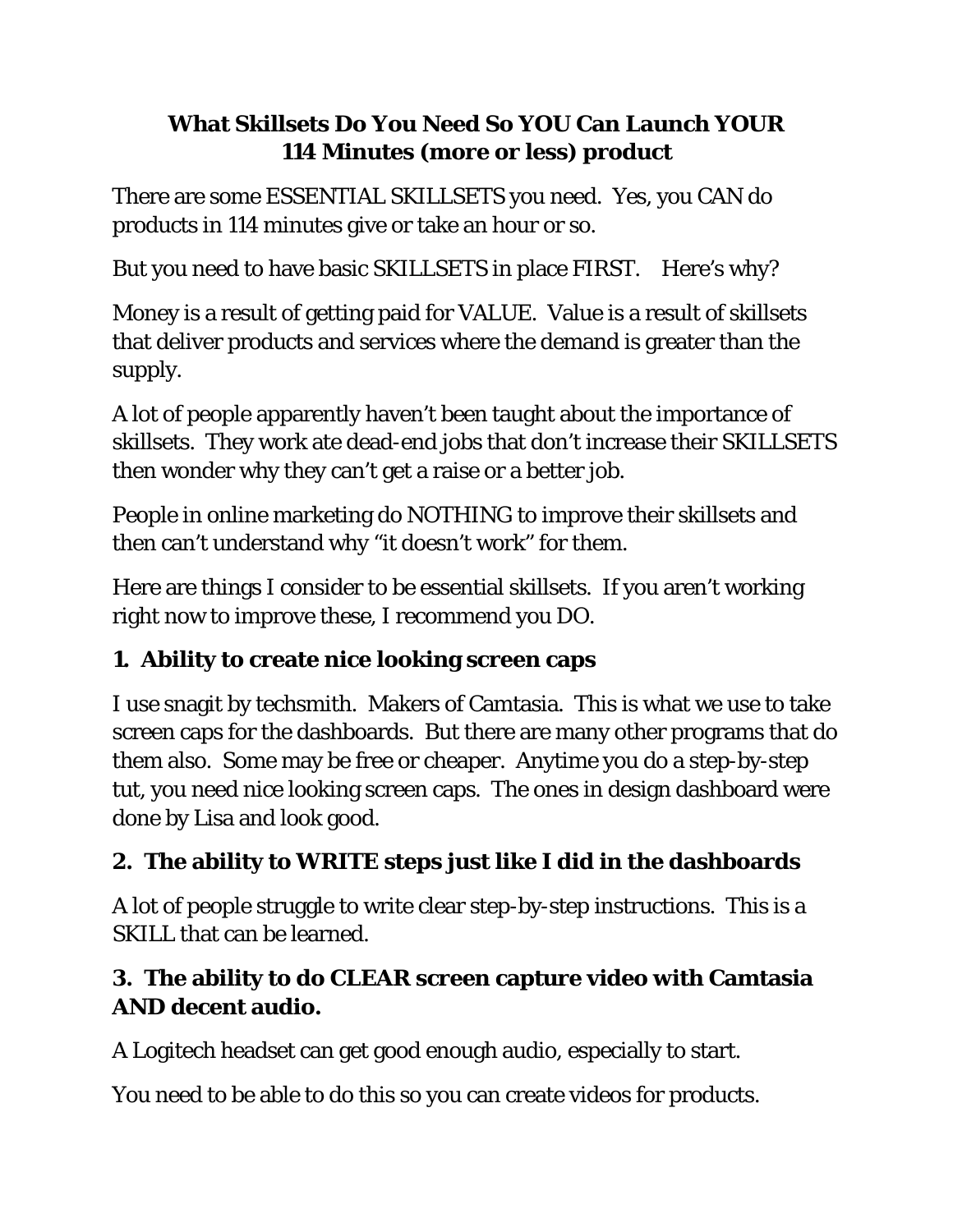You want to do the screen caps at the size you'll use them when possible because resizing downgrades the quality.

Nice clear screen caps help. And knowing how to make them the right width...you can zoom in and out on your monitor screen to adjust the size

A logitech headset can get good enough audio, especially to start. You need to be able to do this so you can create videos for products

## **4. Sales Copy**

Headlines with the 4 u's like I teach in the Fast Start System and Level One Training.

Unique – Your headline needs to reference something unique Useful – There has to be a compelling benefit Ultra specific – Specifics sell Urgent – Why should people act today?

- The ability to write hot bullet points that create curiosity.
- The ability to write enticing descriptions for your 6 modules.
- The ability to think of and write compelling copy for 3 bonuses.
- The ability to write a great guarantee.

Part of sales copy is being able to come up with hook, angle or big idea to START with. You need something with an element of uniqueness in it (which is why it's part of the 4 u's.)

#### **5. Ability to do power point or open office or similar SLIDES because most pitches use power point slides.**

They aren't difficult but there is some learning to do. I consider the above ESSENTIAL skills

Once you have those skills you can do video sales letters, write sales letters, do tutorials for products.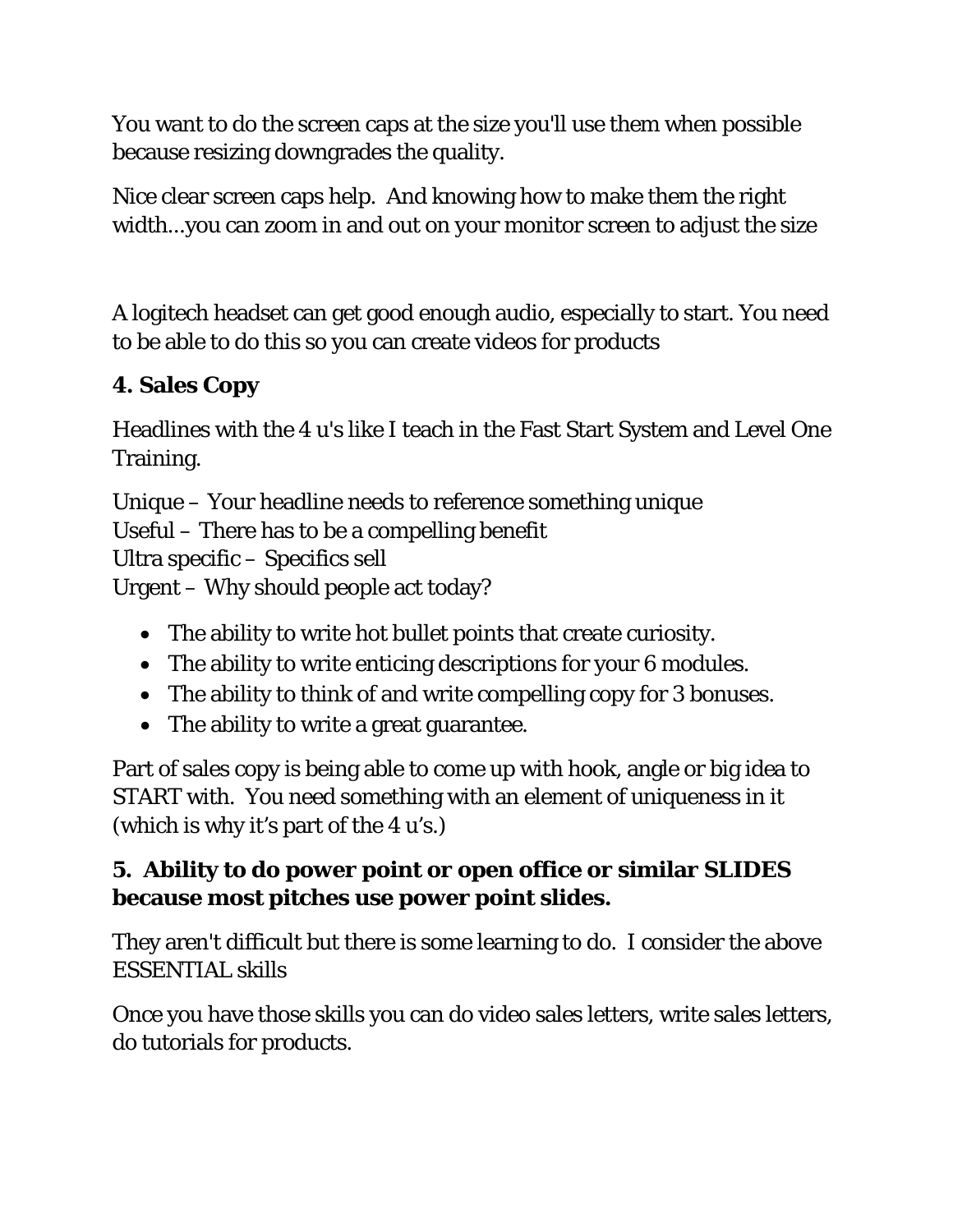Usually, your One Time Offers or OTO's are done with screen capture video and slides. You CAN write a sales letter. But most people are having success using slides.

You need to be able to write your script and pop it quickly into Power Point so you can record your pitch.

Some people record the audio then go back and play the audio while recording, and turn the slides in sync.

I find it easier to record the slides directly.

#### **6. Ability to use either Optimize Press, Lead Pages or Clickfunnels. Optimize Press can get you by.**

Click Funnels is the elite solution but it's a month fee. To START, Optimize Press on Wordpress is good enough.

Once you have the above abilities, THEN you're in a position to quickly create a mindmap with 6 branches on it and recording 114 minutes on it, doing around 7-10 minutes for each branch.

This gives you 6 branches which become modules in your sales letter.

Then you'll have 3 more branches for your 3 bonuses.

#### 6 modules + 3 bonuses + strong sales letter = potential hot product

You won't know if it's a winner or not until you test it.

## **7. Ability to come up with hot product ideas**

In Level One I if you have it, reference the part where I teach the next link in the chain method.

If not, then look around at what's selling hot RIGHT NOW!

What can you do that would play off of it, tie into it naturally or add or COMBINE a missing or more powerful element?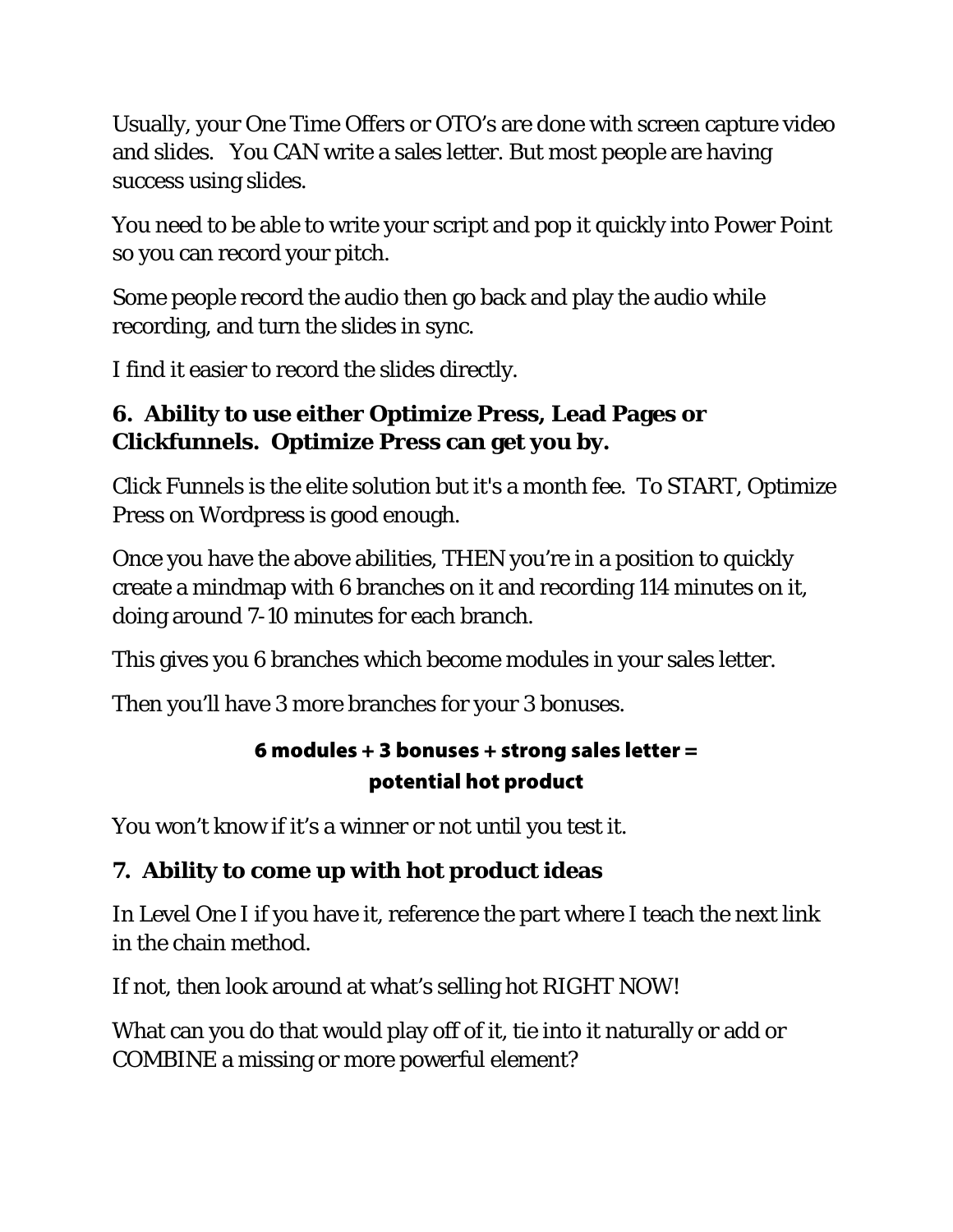I'm constantly amazed at how much more successful people are when they work off of things that are already proven to work.

#### **8. The ability to contact potential affiliates and get them on board your launch**

You don't have to do this. But it has worked for many. If your launch has a great earnings per click, you can get affiliates by word of mouth.

#### **9. The ability to sell a BIG TICKET such as coaching or "done for you" services AFTER the launch.**

This is critical as it's where MOST of the money is made.

I find that most people are paying out 100% of the front end offer (usually \$10 or less) to affiliates. Then they have some cash and prizes.

They end up NETTING about 30% or 40% of the money that comes in from the one time offers. However, on smaller launches this isn't a lot. So you NEED bigger tickets on the "back end."

If you know your 30-day value of a new customer, this is a good start.

## Where Are You On These Skillsets?

How are you doing on these skillsets?

Which ones are you weakest on? That's the first place you start for improving your skillset.

I find that people don't want to work on skillsets. They buy into all the "magical" pitches about how money rains down overnight.

And it's true. Money DID rain down overnight. When I "broke through," I went from \$853 sales in February TO \$65,690.95 in MARCH and \$45,643.15 in April and \$26,256.60 in MAY.

HOWEVER, I already had done the groundwork and had most of the SKILLSETS in place.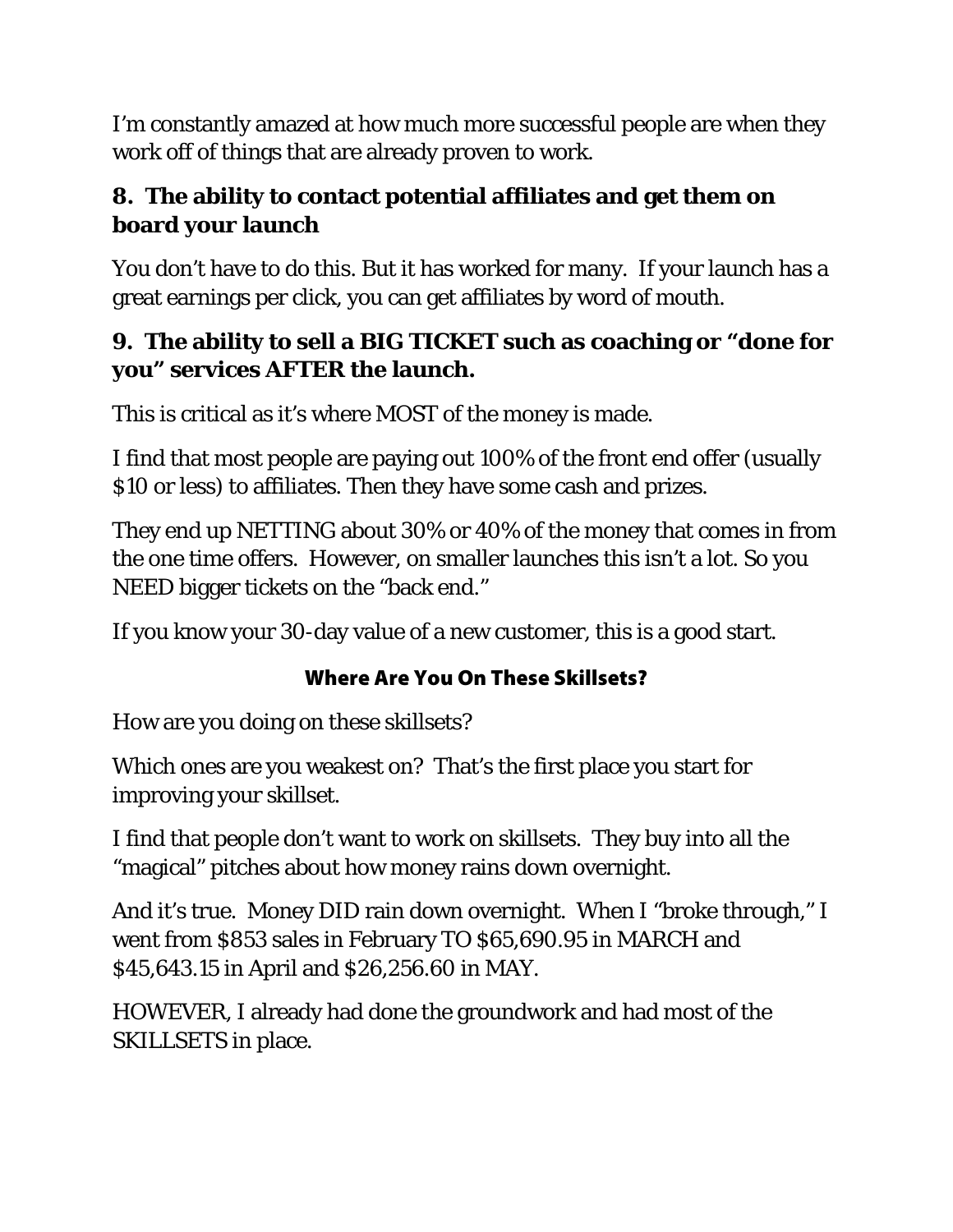Not all of them but most. I had to learn a few on the fly which is the slowest and hardest way to do it.

#### **Non Producers Aren't Willing To Invest In Acquiring Skillsets**

I also find non-producers or low-producers and very average earners aren't willing to INVEST in themselves and their skillsets.

Evidently, this is because they don't believe enough in themselves to invest money upgrading their skills.

What's more, this mindset is FED by marketers who proclaim that it all happens magically without acquiring foundational skillsets.

However, if you examine closely, you'll usually find THEIR skillsets are HIGHLY refined and more often than not they've invested thousands or tens of thousands in acquiring those skillsets.

#### The King Daddy of Skillsets

The KING DADDY of skillsets is the ability to find out what people WANT to BUY right now – and give them a great reason to buy it from YOU!

This is one of the most important skills.

How much time did you spend last week improving your actual skillsets? I mean, ACTUAL time invested in acquiring a skill?

That number right there will predict your success 6 months from now.

Best wishes,

Marlon Sanders

PS: I haven't been pushing much for testimonials on the blog and a lot are a year old. If I've helped you, even if it was just something small, a small victory, do me a favor and take a few minutes to post it at:

<http://marlonsanders.com/testimonials>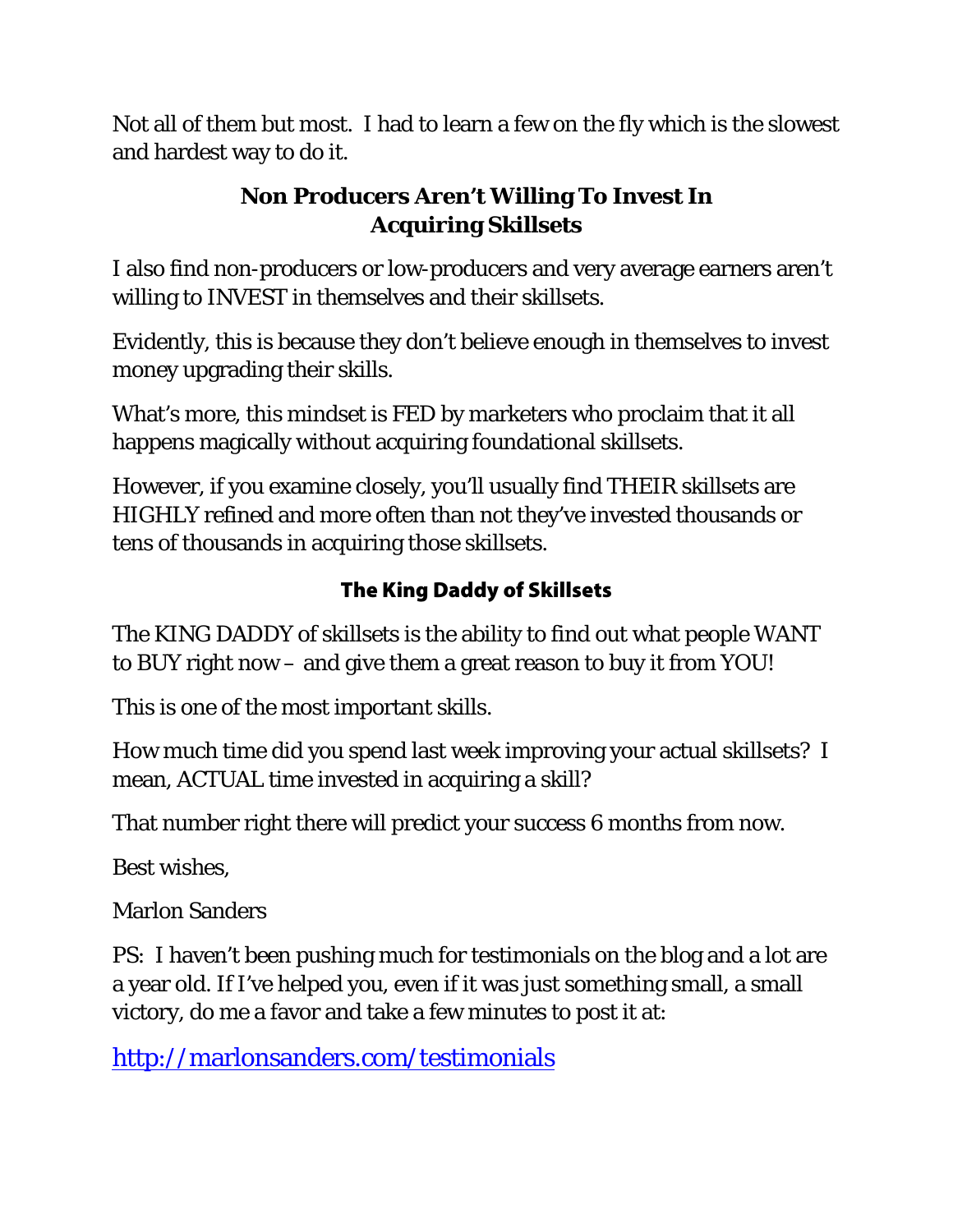#### **Services You Can Use**

(If you want to post this ENTIRE ezine, you can replace the following links with your RESELLER links)

Get my Facebook Training. This is powerful training on how to use paid Facebook advertising to generate leads but then get the cost per click down to pennies even in the most competitive markets imaginable. MOST people I know who are BUYING ads and succeeding today are doing it on Facebook. The volume there will make your head SPIN! You can build a whole 1,000 lead a day empire off of Facebook if you want and are in a high demand niche with the volume.

<http://www.marlonsanders.com/steadyflow>

#### [http://www.productdashboard.com](http://www.productdashboard.com/)

The POINT of Product Dashboard is to get you to create QUICK audiobased info products to TEST MARKET your ideas as fast as possible to find the 1 or 2 out of 7 that is a winner!

THAT is why I created Product Dashboard. Now, it's really the APPLICATION of the product creation part of Gimme My Money Now, which is the action plan for Amazing Formula. In Gimme, I teach to do a 12-product survey, create a FAST audio product, TEST it with a KSL and roll it out via affiliate traffic. That model applies TODAY every bit as much as when I originally created the model.

What I FOUND was Gimme presented the IDEAS but not enough of the mechanics on HOW to DO the fast audio products for some people to be able to implement it. So I said, "Hey, let me REALLY help people by putting this into a step-by-step how to." Again, I KNOW you want to know, "Marlon, is it out of date?" The answer is again, I teach EVERGREEN stuff. It's basic. Find your target audience. Do a survey. Find out what they want. Create a FAST audio product and see if it SELLS. That's the whole concept. A few SMALL details may have changed…like the VERSION of Audacity you use I'm sure has changed. It doesn't matter. It's the BASICS that matter. THAT is the concept behind Product Dashboard.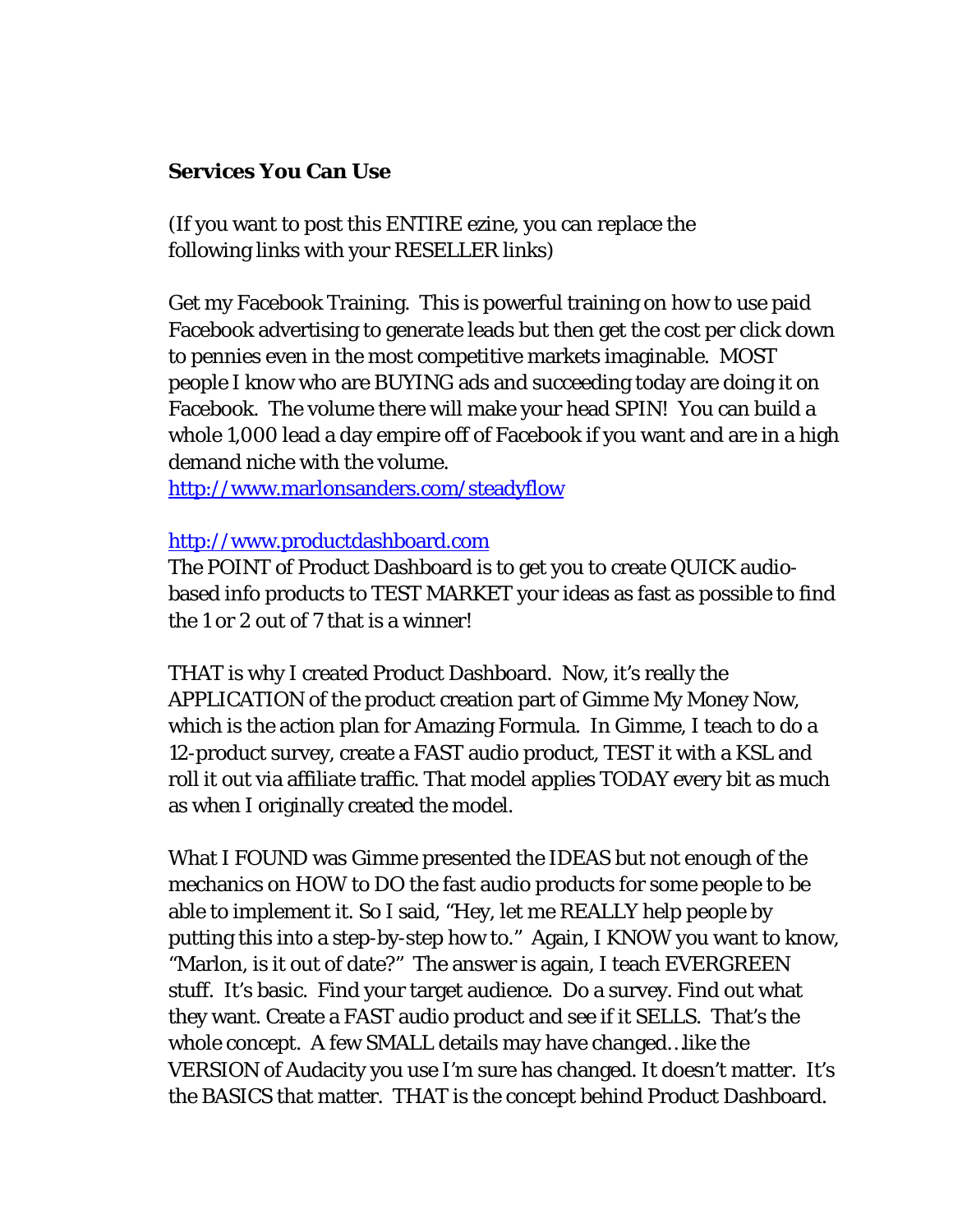Survey > Create audio > TEST FAST. If it sells, roll with it and roll out an affiliate program. If it doesn't, do the NEXT ONE.

Get all the basics on how to do graphics the REAL WAY using PSD's from Photoshop Elements, so later you can graduate to full-blown Photoshop. This is very basic but really, really good training in just the core stuff you need to START OUT with. This is training wheels for graphic design. You won't become a pro overnight. But this gets you on the RIGHT PATH and that is the PURPOSE. We updated screen caps last year. None of the basics in Photoshop Elements change much. You got a lasso. Paint bucket. Patterns. Gradients. This is what we teach here. BASICS. To me, if you're really SERIOUS and don't want to just hire out all graphics, you need this. [http://www.designdashbooard.com](http://www.designdashbooard.com/)

#### **Get "training wheels" to walk you through my famous 12-step formula I taught around the world in 120 seminars** Fill in the blanks and click a button.

The ORIGINAL fill-in-the-blanks letter software. This is NOT about magically creating sales letters. It's like TRAINING WHEELS for my 12 step formula to FORCE you to use it and walk through the process mentally. I found in teaching this in 120 seminars that people would not actually DO the formula I taught. So I decided to create a way to FORCE FEED it. THAT is why I created Push Button Letters that then spawned the whole entire genre of sales letter creation software, MOST of it sold as a magic pill without understanding the GOAL which is to get you to MENTALLY PROCESS and walk through a precise, step-by-step FORMULA.

[http://www.pushbuttonletters.com](http://www.pushbuttonletters.com/)

**The exact things I taught a new employee to get him up to speed on all this marketing stuff in 30 days. And will get YOU up to speed on the absolutely criticall basic knowledge also.** Get up to speed FAST with the in-house training I gave one of my new employees. I love this product. To me it's Evergreen. The stuff I teach here is what I feel is absolutely VITAL for anyone to know, including a new employee, new customer or whoever. That includes you. This is BASIC but powerful training. I find a LOT of people miss the BASICS, so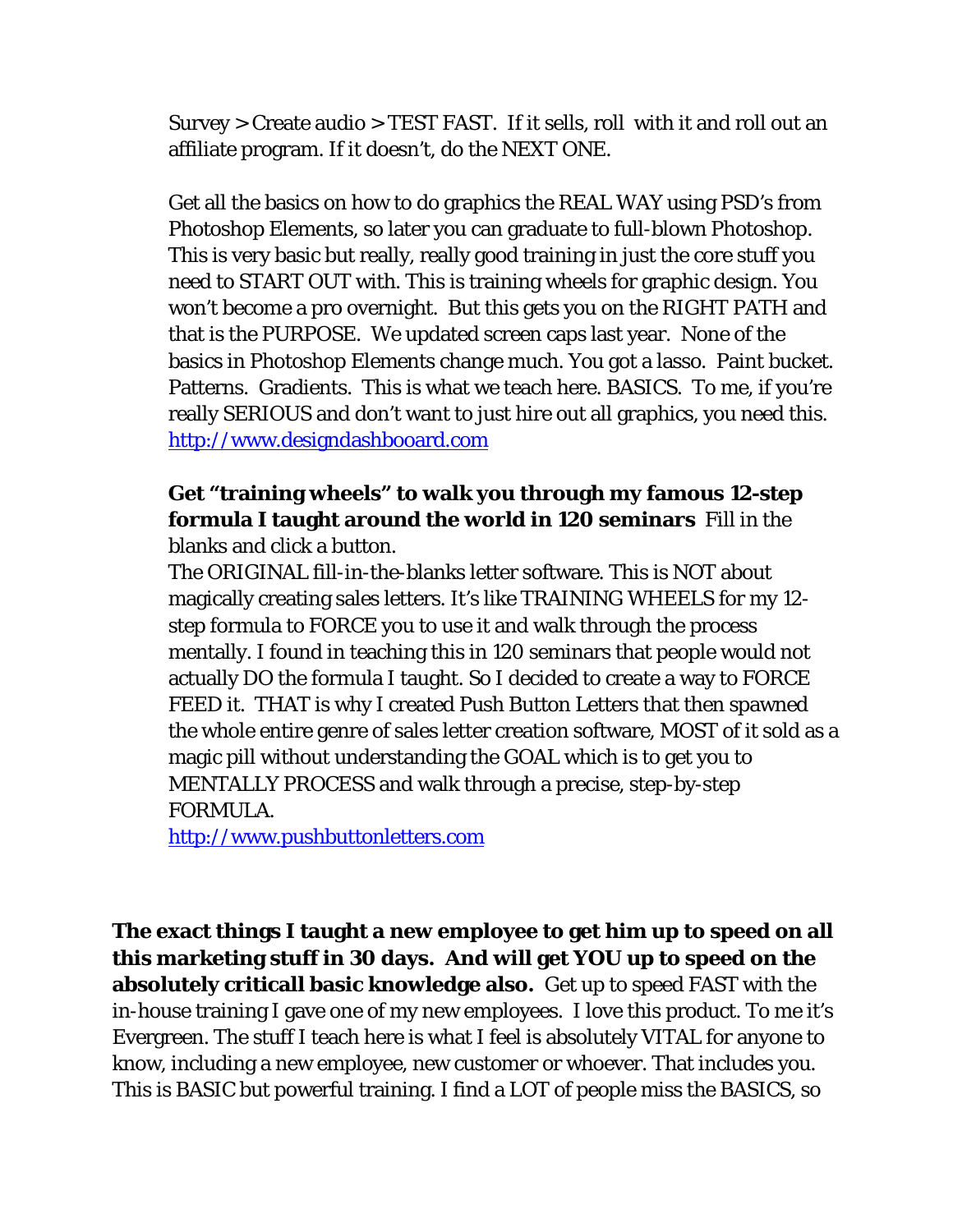they get no value from other stuff they buy. You HAVE to put in your basics FIRST [http://www.themarketingdiary.com](http://www.themarketingdiary.com/)

**Want to know how I got 30,000 affiliates to promote me?** I love this product also. It's how I got several million people to my websites. It includes the steps, the documentation, everything. Now, yes, I did this product some years ago. You'll find out the things I do, teach and believe in are EVERGREEN. The answer is NO. It's not outdated. YES, everything in it STILL applies. Do I STILL use everything you'll read about it in it. It's my BLUEPRINT for a highly successful affiliate program. Check this puppy out: [http://www.1in102.com](http://www.1in102.com/)

**Need a target market?** [http://www.pushbuttontargetmarket.com](http://www.pushbuttontargetmarket.com/) If you're struggling to find a target market, I think this can help. It isn't the ONLY thing you need. It isn't like "the answer." But I really think if you delve into the tool it talks about that you can really gain a deeper understanding of what is SELLING in the market. That is the purpose of it.

Money Getting Secret: On December 3, 1998, I Discovered A "Money Getting" Secret That I've Repeated 122 Times -- And You Can Use This Same Secret Starting 2 Hours and 58 Minutes From Right Now! <http://www.marlonsanders.com/writerssecret/>

**List To the "Pizza Cast" and discover some cool secrets of promoting products:** I did this when I employed Santos. I think it's a good discussion of Promo Dashboard and the purpose of it. I like this interview a lot personally! Even though I did it 2 or 3 years ago that's why I keep it up. I think it ALL still applies. Again, this is another EVERGREEN PRODUCT and concept.

<http://www.promodashboard.com/pizzacast/>

**How To Trick Out Your Optin Boxes** Before You Can Say Jack Flash... Then Put 'Em On Your Facebook, Blog, Web Pages, Sidebars, Fly-Ins, Squeeze Pages, Email Capture Pages, Exits And Pop Up's And Become A Freakin' List Building Machine! <http://marlonsanders.com/optinsecrets/promo.html>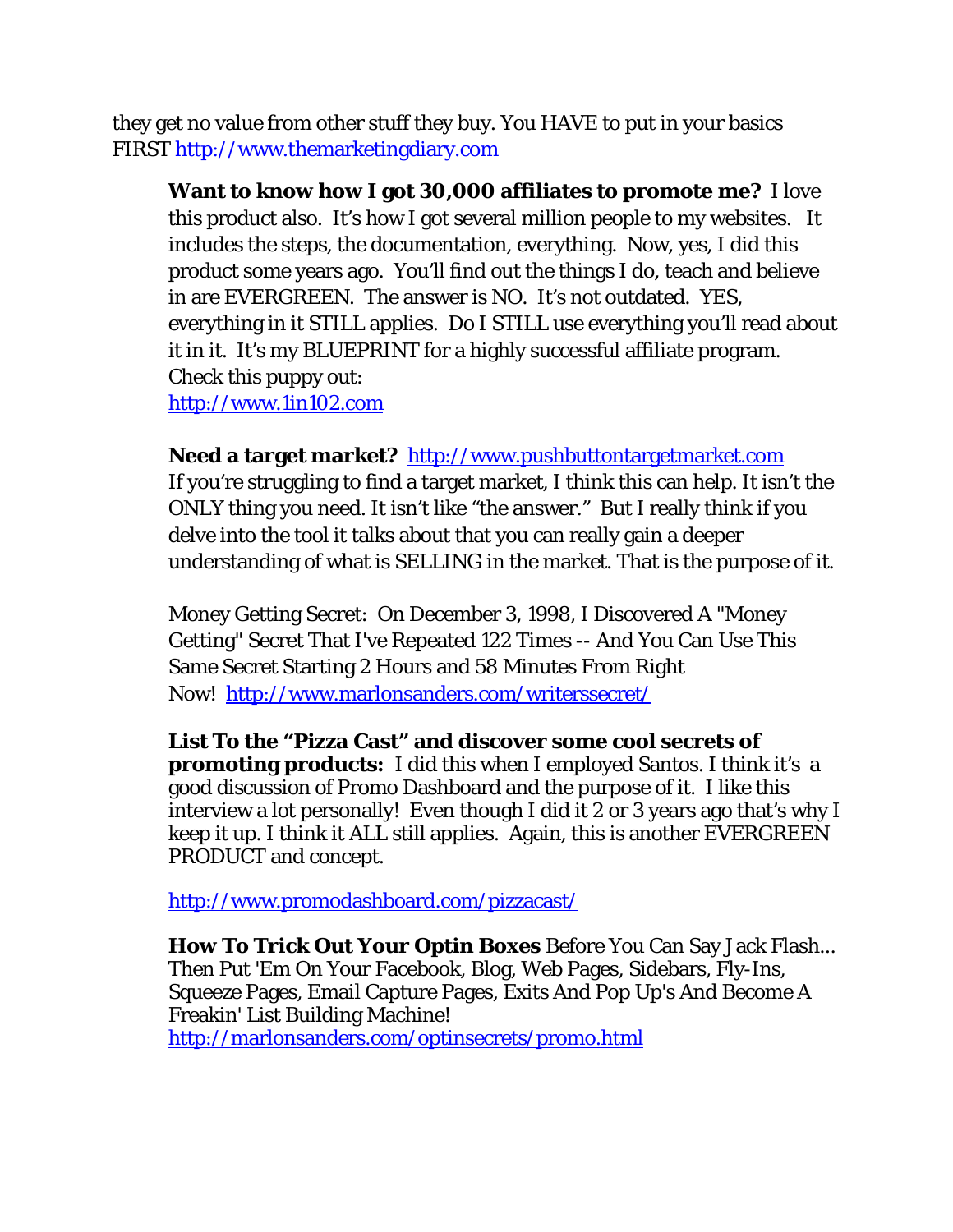

## **The Road Not Taken**

Two roads diverged in a yellow wood, And sorry I could not travel both And be one traveler, long I stood And looked down one as far as I could To where it bent in the undergrowth;

Then took the other, as just as fair, And having perhaps the better claim Because it was grassy and wanted wear, Though as for that the passing there Had worn them really about the same,

And both that morning equally lay In leaves no step had trodden black. Oh, I marked the first for another day! Yet knowing how way leads on to way I doubted if I should ever come back.

I shall be telling this with a sigh Somewhere ages and ages hence: Two roads diverged in a wood, and I, I took the one less traveled by, And that has made all the difference.

#### **Robert Frost**